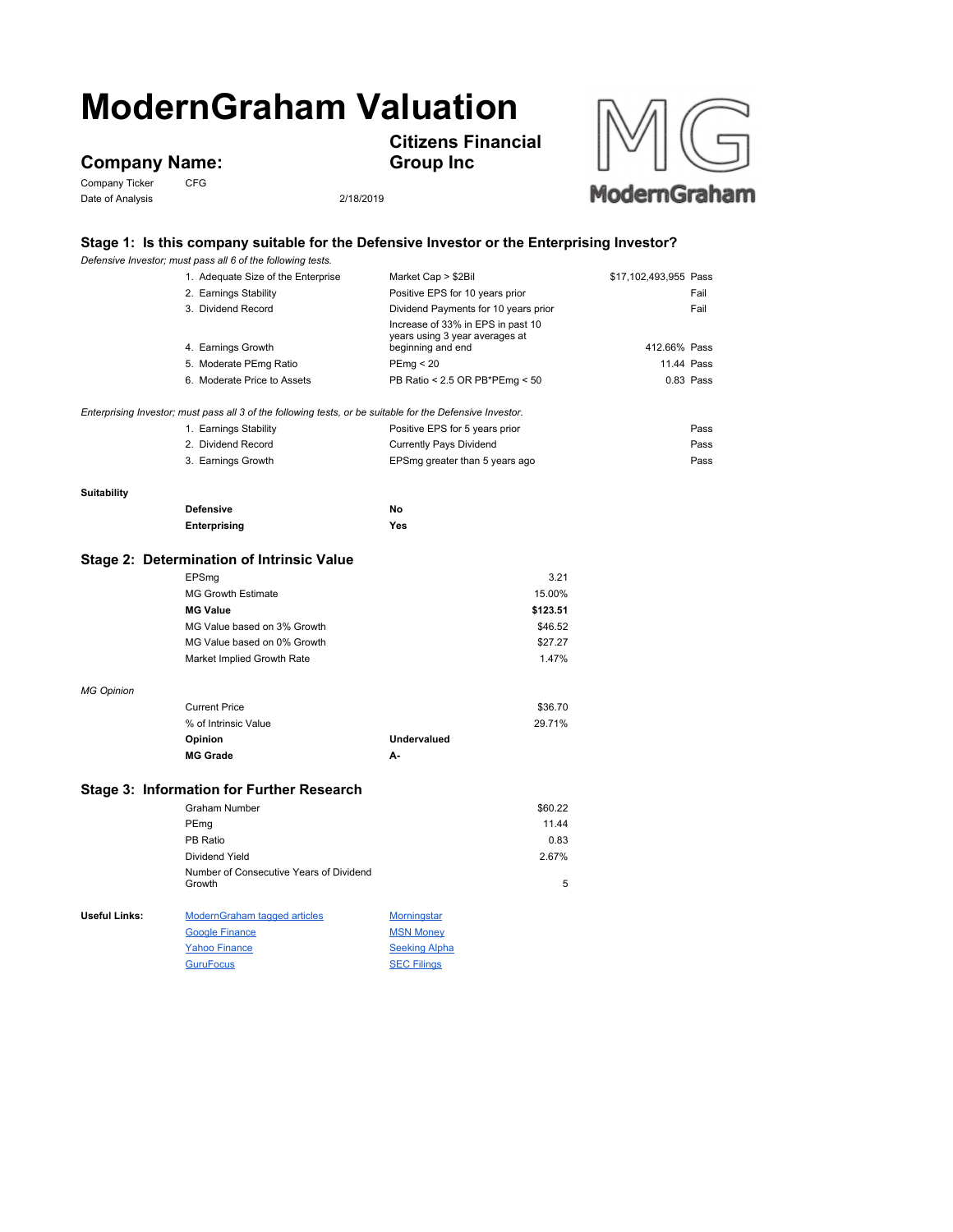| <b>EPS History</b> |          | <b>EPSmg History</b>                                |                   |
|--------------------|----------|-----------------------------------------------------|-------------------|
| Next Fiscal Year   |          |                                                     |                   |
| Estimate           |          | \$3.76 Next Fiscal Year Estimate                    | \$3.21            |
| Dec2018            | \$3.52   | Dec2018                                             | \$2.74            |
| Dec2017            | \$3.25   | Dec2017                                             | \$1.72            |
| Dec2016            | \$1.97   | Dec2016                                             | \$0.64            |
| Dec2015            | \$1.55   | Dec2015                                             | $-$0.08$          |
| Dec2014            | \$1.55   | Dec2014                                             | $-$0.76$          |
| Dec2013            | $-$6.12$ | Dec2013                                             | $-$1.55$          |
| Dec2012            | \$1.15   | Dec2012                                             | \$0.62            |
| Dec2011            | \$0.90   | Dec2011                                             | \$0.30            |
| Dec2010            | \$0.00   | Dec2010                                             | \$0.00            |
| Dec2009            | \$0.00   | Dec2009                                             | \$0.00            |
| Dec2008            | \$0.00   | Dec2008                                             | \$0.00            |
| Dec2007            | \$0.00   | Dec2007                                             | \$0.00            |
| Dec2006            | \$0.00   | Dec2006                                             | \$0.00            |
| Dec2005            | \$0.00   | Dec2005                                             | \$0.00            |
| Dec2004            | \$0.00   | Dec2004                                             | \$0.00            |
| Dec2003            | \$0.00   | Dec2003                                             | \$0.00            |
| Dec2002            |          | \$0.00 Balance Sheet Information                    | 12/1/2018         |
| Dec2001            |          | Long-Term Debt & Capital Lease<br>\$0.00 Obligation | \$14,433,000,000  |
| Dec2000            |          | \$0.00 Total Assets                                 | \$160,518,000,000 |
| Dec1999            |          | \$0.00 Intangible Assets                            | \$6,923,000,000   |
|                    |          | <b>Total Liabilities</b>                            | \$139,701,000,000 |
|                    |          | Shares Outstanding (Diluted Average)                | 469,103,000       |